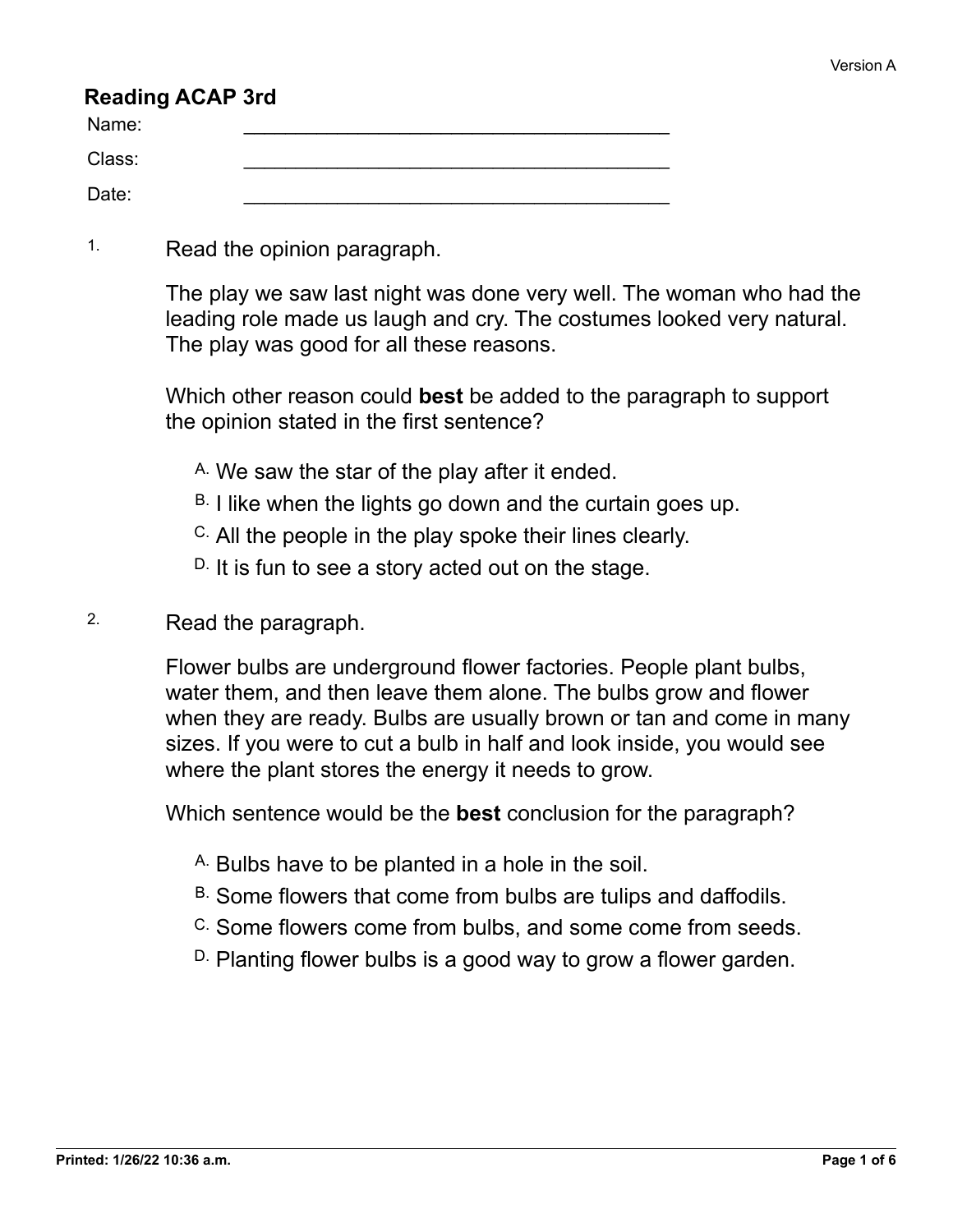- 3. A student is writing a report about weather patterns. Choose **two** sources that would most likely have the **most** useful information for the report.
	- A. a dictionary entry telling the basic meaning of the word "weather"
	- B. a book of pictures showing a photographer's favorite seasons
	- $\text{c}$  a magazine article about understanding the weather by watching the clouds
	- $D<sub>c</sub>$  a chapter book about a year when winter lasted for only a week
	- $E<sub>c</sub>$  a magazine article explaining a special weather trend that usually signals warm weather

# **The Ruby-Throated Hummingbird**

It is the beginning of summer, and you're enjoying the outdoors. From the corner of your eye, you glimpse a creature that is beating its wings so fast you can hardly see them moving. You think the creature might be a bee. A closer look reveals that it is a bird. It is a ruby-throated hummingbird.

#### **Small and Vibrant**

A ruby-throated hummingbird is small. It weighs less than one ounce and measures three to four inches from the tip of its beak to the end of its tail.

Its colors are vibrant. The males and the females look similar. Both have bright emerald-green heads, wings, backs, and tails. The birds are named for the ruby-red throats that the males have. The females, however, have white throats.

## **Expert Flyers**

The ruby-throated hummingbird can be seen moving from one flower to the next while beating its wings more than 50 times per second. This rapid movement of the wings causes the humming noise that these birds are known for.

A hummingbird's wing has only one movable joint, which is the shoulder. This special joint and powerful flight muscles allow a hummingbird to fly in any direction. It zooms up, down, sideways, and backward. Its usual speed is 20 to 30 miles an hour. It can fly up to 50 miles an hour, which is a lot faster than many other birds.

## **Tasty Food**

The ruby-throated hummingbird looks for tube-shaped flowers to get nectar, but it will visit other flowers if needed. The hummingbird hovers in front of a flower, places its beak into the center of the flower, and drinks the sweet liquid nectar.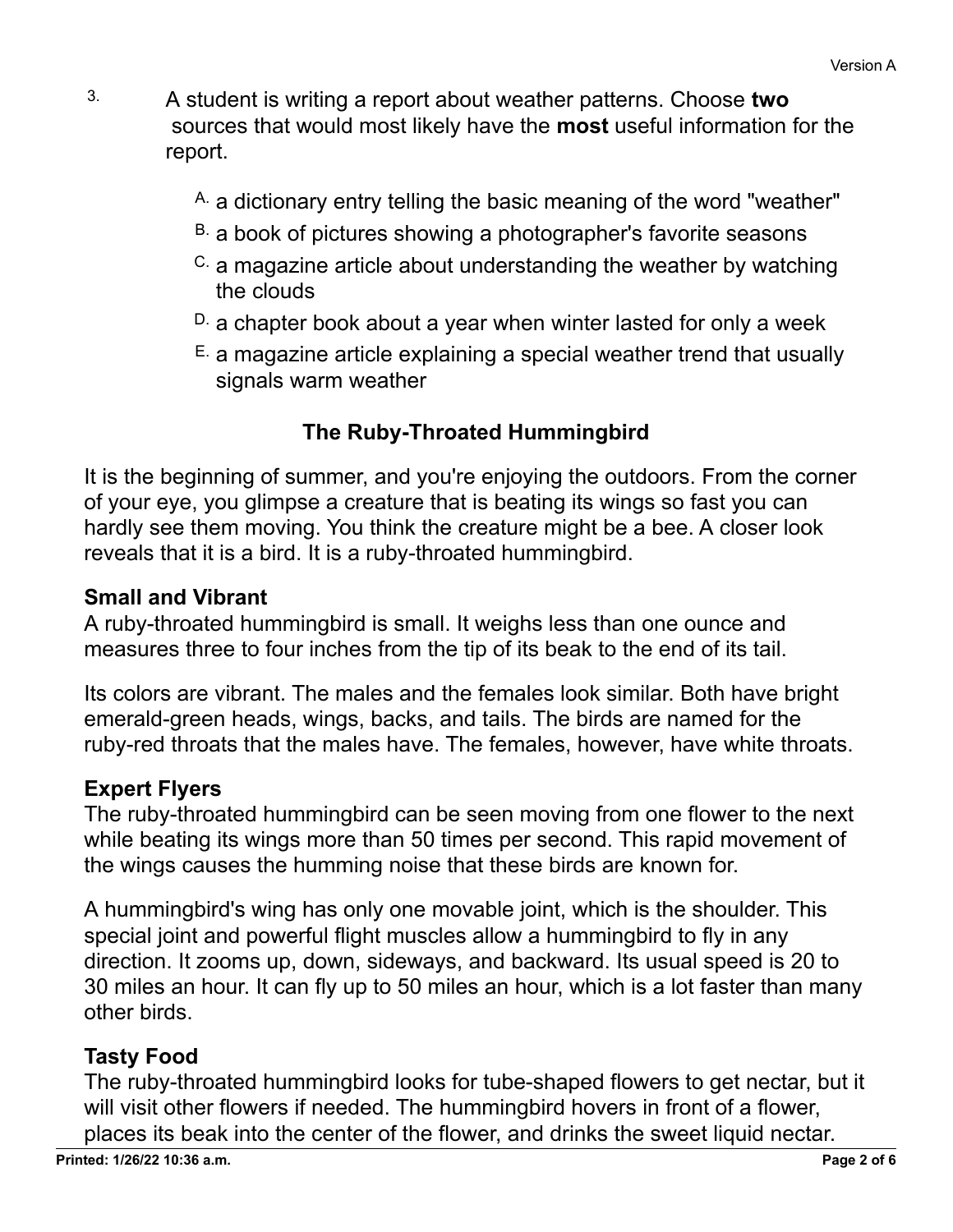Sometimes hummingbirds eat small bugs found on plant leaves, tree bark, and

You might think ruby-throated hummingbirds eat only a small amount of food, but this would be incorrect. These birds can eat more than two times as much as they weight. Why do they eat so much? One reason is because of their constant activity. Another reason is to prepare for a long journey.

#### **New Location**

shrubs.

Ruby-throated hummingbirds migrate hundreds of miles. They spend much of the spring and summer in southern Canada and in the eastern and Midwestern parts of the United State. Females build their nests and raise their families during this time.

At the end of the summer, the weather becomes cooler and their favorite flowers are probably no longer in bloom. So the hummingbirds prepare to migrate south.

They spend late fall and winter in Mexico and Central America, where the weather is warmer and food is available.

To prepare for this long journey, some hummingbirds may double their weight. This will give them the strength to fly more than 500 miles across the Gulf of Mexico.

## **Our National Bird**

In 1782, the bald eagle was name the national bird of the United States.

Thousands of bald eagles existed in North America at that time, so these birds were a common sight.

## **What Do Bald Eagles Look Like?**

Balk eagles get their name from the Old English word "balde," which means "white." This is a fitting name since the heads of adult bald eagles are white. Adult bald eagles also have white tails, but the rest of their feathers are brown. Young bald eagles, however, have grayish-brown feathers covering their bodies. By the time young bald eagles reach the age of five, their heads and tails will have white feathers.

Both adult and young bald eagles have hooked beaks and yellow feet with talons, which they use to catch their food. Bald eagles can grow to be very large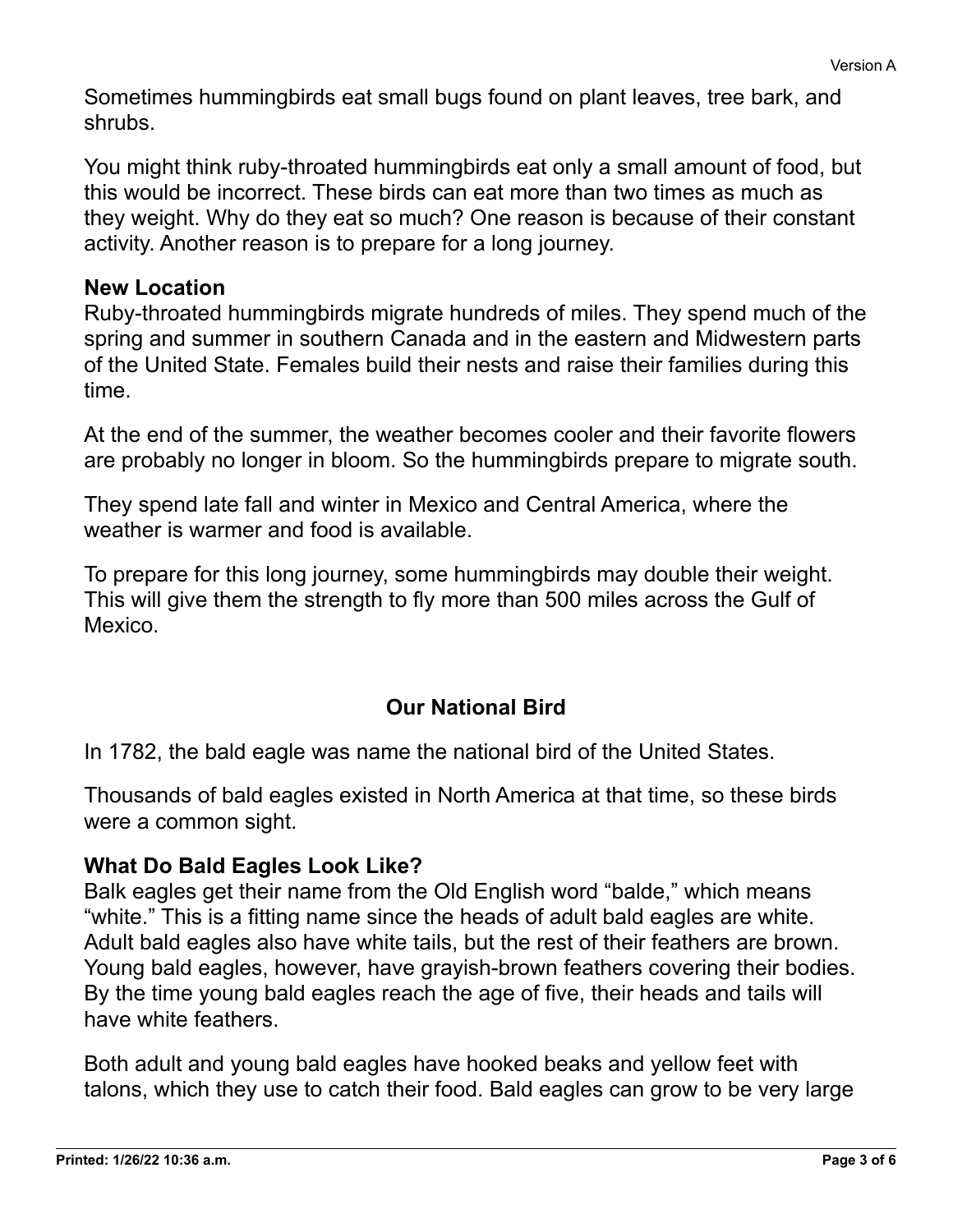birds, reaching about three feet in length from head to tail. When the wings of bald eagles are stretched out, they have a span of six to eight feet.

## **What Do Bald Eagles Eat?**

Bald eagles can soar through the sky at about 30 miles per hour flapping their wings as little as possible to save energy. These birds have excellent eyesight and can spot food hundreds of feet away. After capturing their food, they often fly to a tree to eat it. Bald eagles prefer fish, but they will also eat small birds, mammals, or reptiles.

#### **Where Do Bald Eagles Live?**

Bald eagles are found only on the continent of North America. They can be seen from Canada to Mexico. They are found mainly in areas near large bodies of water with forests or cliffs nearby. Bald eagles are present year-round in many parts of the Unites States. Although bald eagles are seen in Canada during the summer, they move south during the winter to be near a source of open water.

The nests of bald eagles are among the largest built by any type of bird. Bald eagle nests are usually build in large trees that have limbs strong enough to support them. Located near the tops of trees, these nests are constructed with sticks and may be lined with grass and other soft materials. The nests are typically about five feet wide. Some bald eagle pairs use the same nest each year, adding sticks each time. The resulting nests often weigh more than 1,000 pounds.

## **Why Are Bald Eagles Protected?**

The number of bald eagles began to decline in the 1800s. Although the numbers remained strong in Alaska, by the late 1960s, fewer than 1,000 bald eagles remained in the rest of the states. In many states, bald eagles were placed on the threatened or endangered species lists, and the bird were protected by laws. By 2007, the number of bald eagles had increased, and they were no longer considered endangered or threatened.

Bald eagles continue to be protected by laws in the United States. Their majestic appearance, long life, and great strength make them a national symbol of our country.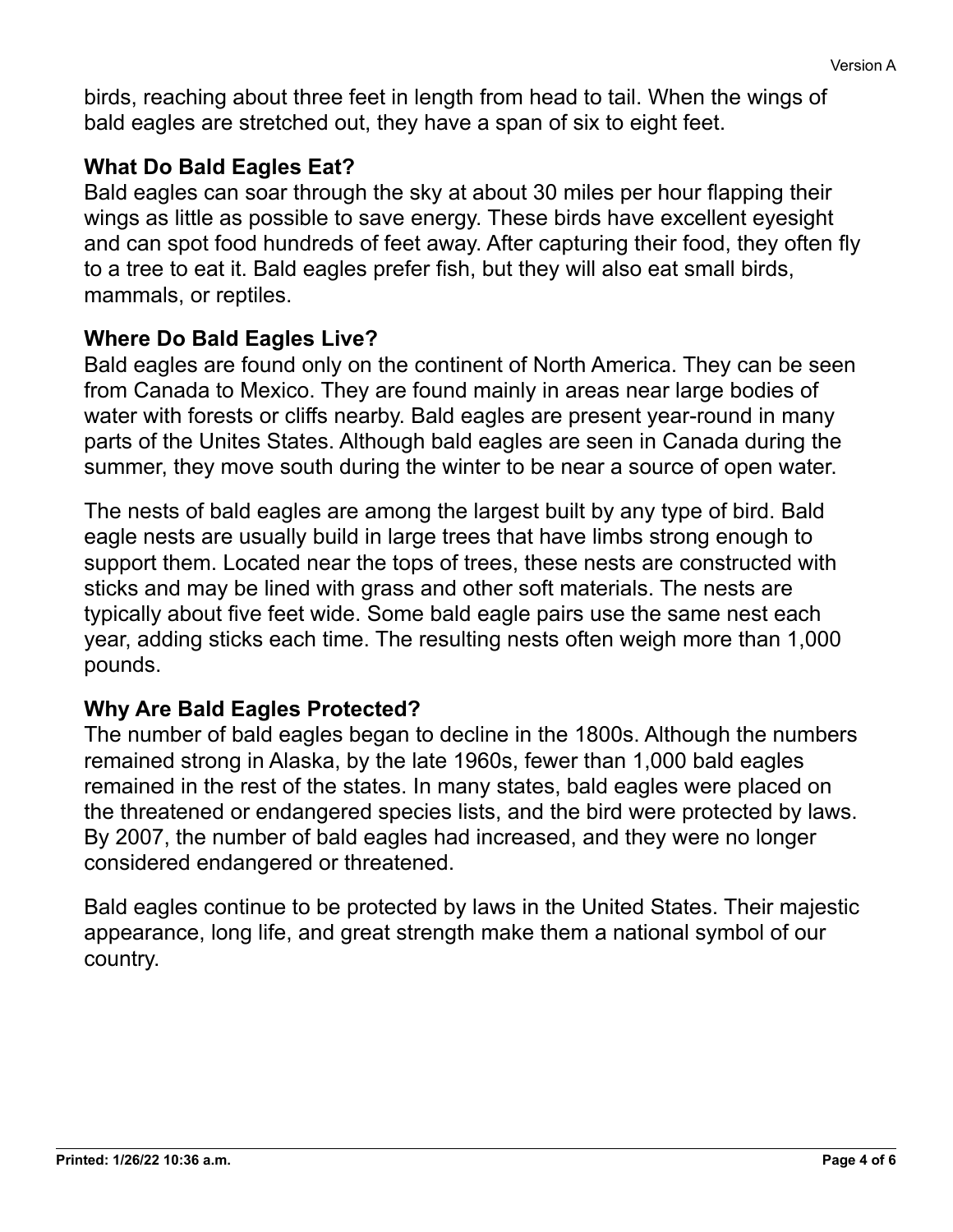- 4. Under which heading in "The Ruby-Throated Hummingbird" can the reader learn about the movement of hummingbirds?
	- A. Small and Vibrant
	- B. Expert Flyers
	- <sup>C.</sup> Tasty Food
	- D. New Location
- 5. Which sentence **best** states the main idea of "The Ruby-Throated Hummingbird"?
	- A. Ruby-throated hummingbirds are named for the throat color of the male birds.
	- B. Ruby-throated hummingbirds can fly farther than many other types of birds.
	- C. Ruby-throated hummingbirds are special birds with interesting characteristics.
	- D. Ruby-throated hummingbirds spend much of their time traveling around the world.
- 6. This question has two parts. First, answer part A. Then, answer part B.

## **Part A**

According to "Our National Bird," why were bald eagles placed on the endangered species list?

- A. Very few bald eagles remained in most of the United States.
- B. Bald eagles were commonly seen soaring through the sky.
- C. Bald eagles were important to the people of the United States.
- D. The number of bald eagles in some areas remained strong.